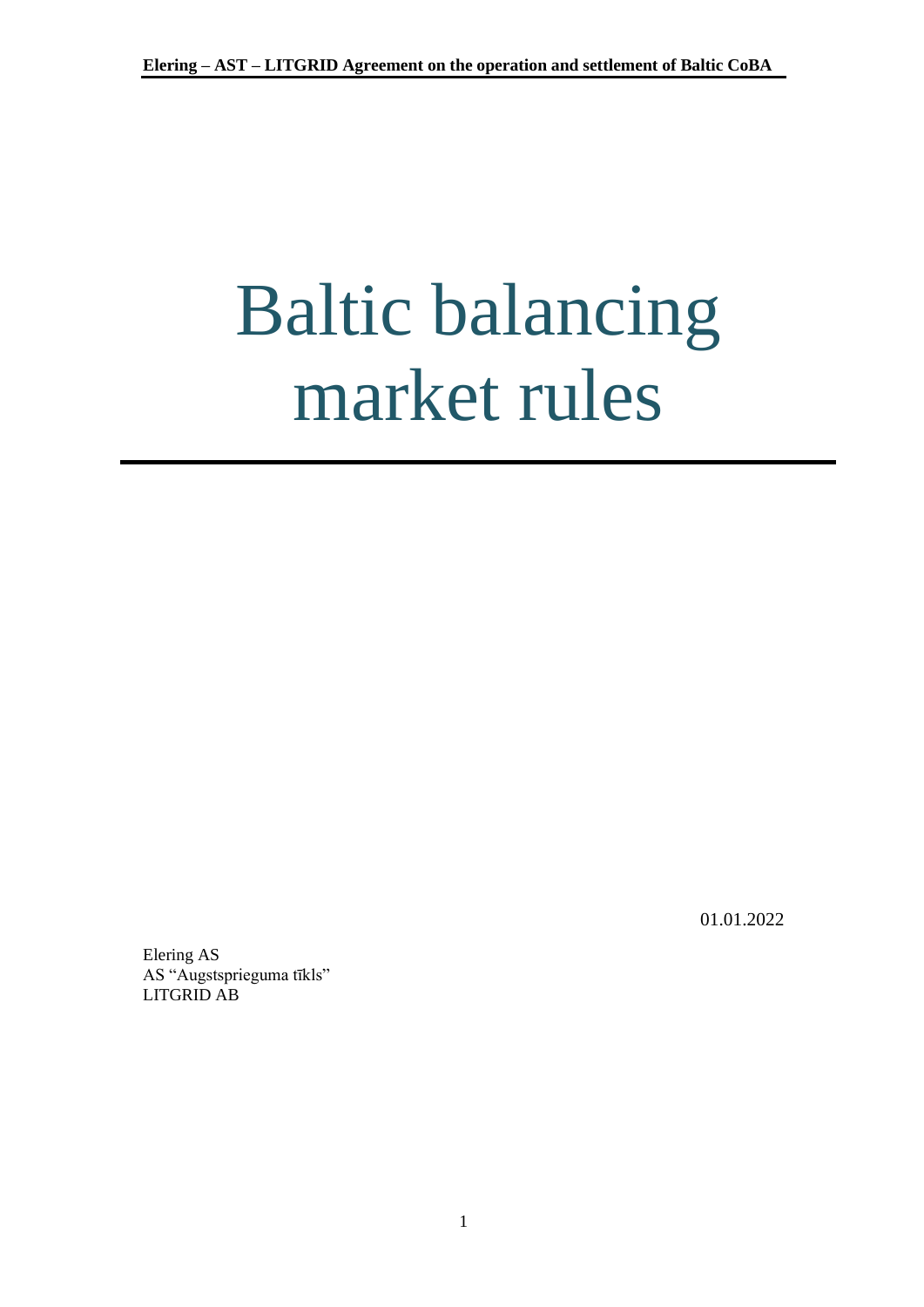### **I Objective and Scope**

The objective of the Baltic balancing market rules is to determine terms and conditions that are applicable for BSPs in order to participate in the Baltic balancing market and provide balancing energy upon connecting TSO's request and that are binding for each connecting TSO in order to ensure the participation of BSPs in the Baltic balancing market.

This document is publicly available Annex of Baltic TSOs' Agreement on the operation and settlement of the Baltic coordinated balancing area (hereinafter – Baltic TSOs' Agreement). The breach of the Baltic balancing market rules is not considered as a breach of the Baltic TSOs' Agreement. All disputes arising out of non-compliance with these rules shall be settled between the BSP and relevant TSO on a national level. All definitions and abbreviations used in this document must be applied and used as defined in Annex 1 of Baltic TSOs' Agreement. Annex 1 is publicly available.

### **II Baltic balancing market framework**

- 1. The Baltic TSOs Elering AS, AS "Augstsprieguma tīkls", LITGRID AB shall organize and operate common Baltic balancing market.
- 2. In order to operate common Baltic balancing market and exchange balancing energy, Baltic TSOs shall apply TSO-TSO model pursuant to relevant European Commission regulations and guidelines, national legal framework of each Baltic country and mutual TSO-TSO agreements.
- 3. The Baltic TSOs are responsible to exchange the balancing energy in order to ensure the operational security and to maintain the balance in Baltic power systems. At the same time, each Baltic TSO remain responsible for maintaining operational security of its control area.
- 4. All Baltic TSOs shall cooperate to maintain balance within CoBA and minimize Baltic ACE.
- 5. ISP for Baltic CoBA is 60 minutes.
- 6. All Baltic TSOs shall use the following balancing energy products:
	- 6.1. Baltic mFRR standard product from BSPs within Baltic CoBA;
	- 6.2. mFRR standard products from BSPs outside Baltic CoBA that are compatible with Baltic mFRR standard product. These bids are reflected in Baltic CMOL with forecasted price;
	- 6.3. Baltic emergency reserve (ER) mFRR specific product from the BSPs within and outside the Baltic CoBA.
- *7.* Baltic mFRR standard and ER mFRR specific products shall comply with the requirements set out in Table 1.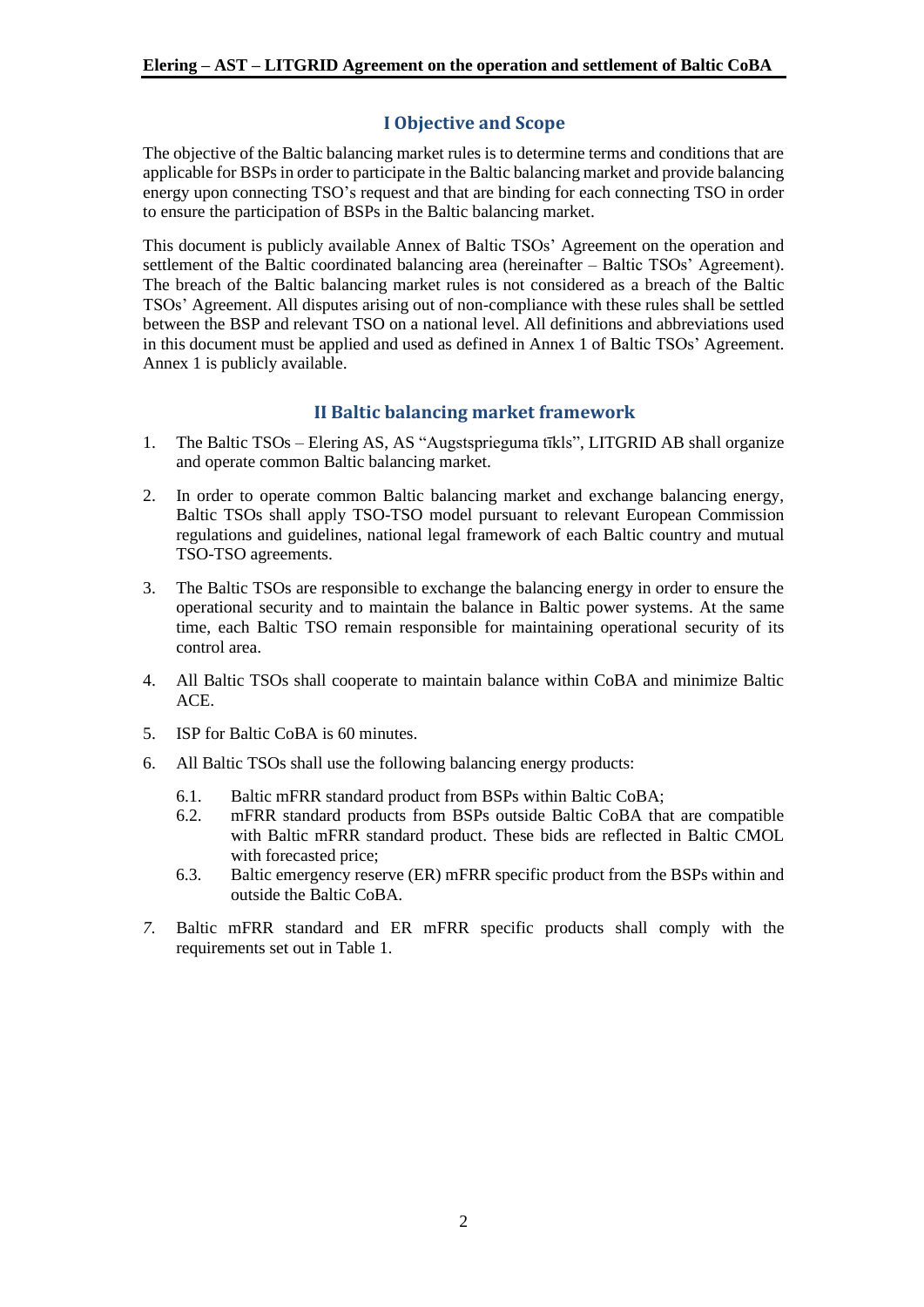| <b>Parameter</b>                                                                              | mFRR standard product                                                                                                                                                                                                                                                          | ER mFRR specific product                                                                                              |
|-----------------------------------------------------------------------------------------------|--------------------------------------------------------------------------------------------------------------------------------------------------------------------------------------------------------------------------------------------------------------------------------|-----------------------------------------------------------------------------------------------------------------------|
| Preparation period                                                                            | Agreed during the phone call or an electronic message between Connecting TSO and<br><b>BSP</b>                                                                                                                                                                                 |                                                                                                                       |
| Ramping period                                                                                | Not more than 15 min                                                                                                                                                                                                                                                           |                                                                                                                       |
| Full activation time                                                                          | Not more than 15 min                                                                                                                                                                                                                                                           |                                                                                                                       |
| Minimum and maximum<br>quantity                                                               | $MIN = 1 MW$ ; $MAX = no$ restrictions; Resolution 1MW                                                                                                                                                                                                                         |                                                                                                                       |
| Deactivation period                                                                           | Not more than 15 min                                                                                                                                                                                                                                                           |                                                                                                                       |
| Pricing method                                                                                | Marginal for Normal activation; Pay as bid of BSP for<br>special activation                                                                                                                                                                                                    | Pay as bid of BSP                                                                                                     |
| Minimum and maximum<br>price                                                                  | MIN not determined; $MAX = 5000$ EUR/MWh<br>Accuracy 0,01EUR/MWh                                                                                                                                                                                                               |                                                                                                                       |
| Divisibility                                                                                  | To be defined by BSP (Divisible or not divisible)                                                                                                                                                                                                                              |                                                                                                                       |
| Minimum and maximum<br>duration of delivery period                                            | $MIN = 1$ min; $MAX = 60$ min (but not more than until the end of ISP).<br>Resolution 1 minute                                                                                                                                                                                 |                                                                                                                       |
| Validity period                                                                               | $60 \text{ min}$                                                                                                                                                                                                                                                               | Not determined                                                                                                        |
| Mode of activation                                                                            | Manual                                                                                                                                                                                                                                                                         |                                                                                                                       |
| Minimum duration between<br>the end of deactivation<br>period and the following<br>activation | Not determined                                                                                                                                                                                                                                                                 |                                                                                                                       |
| Linking of bids                                                                               | Linking of bids in time is not allowed. Bids can be linked in power for the same ISP,<br>meaning that bid 2 can be activated only in case bid 1 is activated. If bid 1 is not<br>activated, then bid 2 is unavailable. Linking of balancing energy bids is one<br>directional. |                                                                                                                       |
| Settlement volume<br>determination: required start<br>of delivery end time of the<br>order    | Block product of between required start of delivery and end time of order.<br>Energy is determined in 0,001 MWh accuracy                                                                                                                                                       |                                                                                                                       |
| Balancing energy gate<br>closure time                                                         | $H-45$ min                                                                                                                                                                                                                                                                     | D-1 16:00 EET                                                                                                         |
| Firmness of the bids                                                                          | All received bids are firm (fixed). BSP has<br>responsibility to inform TSO if there are unplanned<br>technical restrictions to execute the bid after the<br>balancing energy gate closure time but not later than<br>activation order was provided.                           | All received bids are firm<br>(fixed). Bid may be not<br>available after activation for<br>12 hours or longer period. |

*Table 1. Baltic mFRR standard and ER mFRR specific product specification*

- 8. Only BSPs approved by their connecting TSO can participate in Baltic balancing market by submitting their balancing energy bids to their connecting TSO and executing activated bids upon the connecting TSO's request.
- 9. The Nominated TSO is responsible for operation of the Baltic balancing market and initiating activation of balancing energy bids in normal system operation state.
- 10. Each connecting TSO shall be responsible for:
	- 10.1. maintaining operational security of its control area;
	- 10.2. initiating balancing energy bids for other purposes than balancing;
	- 10.3. ensuring BSP's energy bid compliance with the Baltic CoBA market requirements;
	- 10.4. ensuring information exchange between BSP within TSO's imbalance area and the Nominated TSO;
	- 10.5. performing balancing settlement within its imbalance area.

### **III Balancing energy bid submission and CMOL creation**

11. BSPs may submit and update their balancing energy bids separately: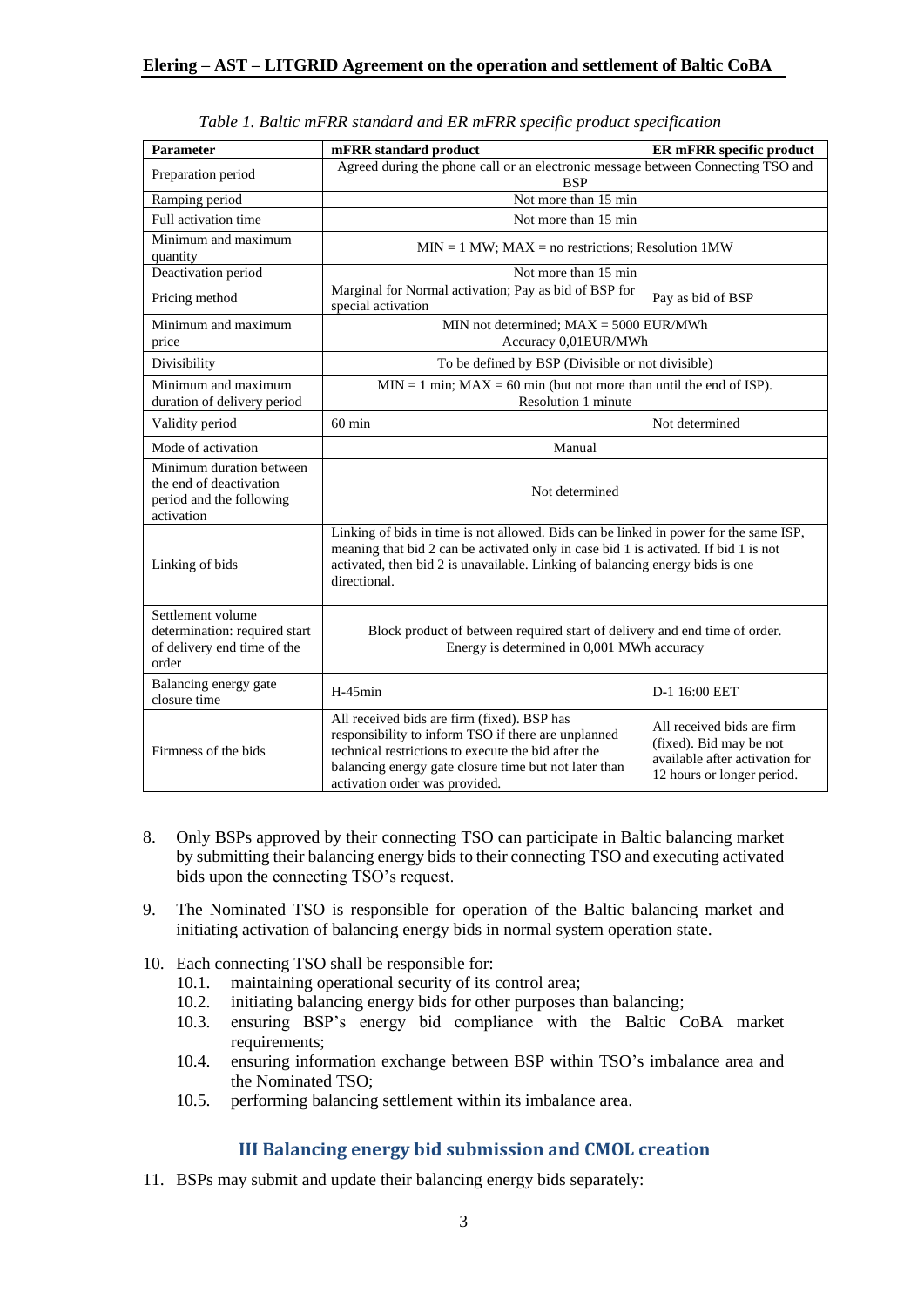- 11.1. mFRR standard product upward activation;
- 11.2. mFRR standard product downward activation;
- 11.3. ER mFRR specific product upward activation;
- 11.4. ER mFRR specific product downward activation.
- 12. After balancing energy gate closure time all submitted balancing energy bids become firm and no further bid updates are allowed. Balancing energy gate closure time for a BSP to submit bids for its connecting TSO:
	- 12.1. for all ER mFRR specific product bids for the respective day is 16:00 EET the day before;
	- 12.2. for all mFRR standard product bids for the respective ISP is 45 minutes before the ISP.
- 13. Connecting TSOs verify bids received from BSPs:
	- 13.1. if the bid is verified, the connecting TSO shall include the bid in the respective merit order list (MOL) and forward it to the Baltic CoBA common Baltic balancing IT system in accordance with Baltic TSOs' Agreement;
	- 13.2. if the bid is rejected, the connecting TSO shall inform respective BSP without undue delay in accordance with the connecting TSO and BSP mutual agreement.
- 14. After receiving MOLs from all connecting TSOs, the Baltic CoBA common Baltic balancing IT system shall arrange and continuously update Baltic common merit order lists (CMOLs). All CMOLs are shared among all Baltic TSOs. Bids in CMOLs are arranged based on most advantageous price criteria (merit order). There are four Baltic CMOLs:
	- 14.1. mFRR standard product upward activation (energy bid with lower price has higher priority);
	- 14.2. mFRR standard product downward activation (bid with higher price has higher priority);
	- 14.3. ER mFRR specific product upward activation (energy bid with lower price has higher priority)
	- 14.4. ER mFRR specific product downward activation (bid with higher price has higher priority).
- 15. If a bid becomes unavailable due to technical issues, BSP shall inform its connecting TSO without undue delay. The connecting TSO without undue delay shall indicate all such bids as unavailable in the respective Baltic CMOL.

### **IV Baltic CMOLs' bid activation**

- 16. Balancing energy bid activation in Baltic CoBA is executed by the Nominated TSO or the requesting TSOs with respect to:
	- 16.1. continuous Baltic ACE forecast for the ISP the objective of activation is to minimize Baltic ACE;
	- 16.2. available cross-zonal capacity for the ISP balancing energy bids can only be activated, if there is available cross-zonal capacity within the balancing timeframe and activation of these bids does not create congestion during the particular ISP;
	- 16.3. CMOLs and submitted bid specification for the ISP to extent it is technically feasible, bid activation follows most advantageous price criteria.
- 17. Balancing energy bids from Baltic CMOLs can be activated in the three following cases: 17.1. Normal activation for Baltic CoBA balancing purposes – initiated by Nominated TSO, activated by the connecting TSO;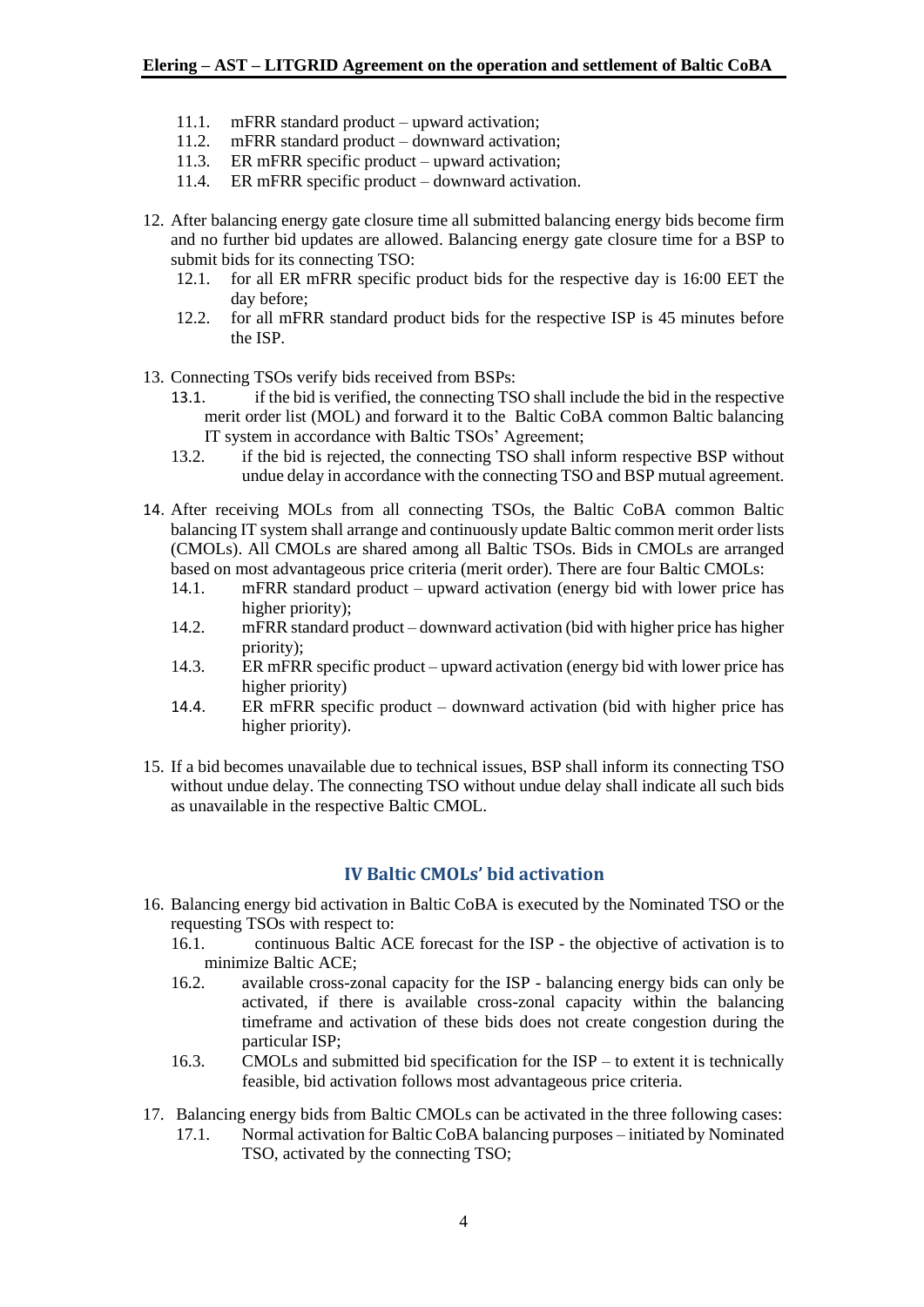- 17.2. Special activation for countertrade purposes initiated by requesting TSO, activated by the connecting TSO;
- 17.3. Special activation for other purposes (system constrains, network issues) or on the request of non-Baltic TSO – initiated by the requesting TSO, activated by the connecting TSO.
- 18. Normal and special activation for upward and downward activation is applied to bids from:
	- 18.1. mFRR standard product CMOLs;
	- 18.2. ER mFRR specific product CMOLs only if there are no available bids on mFRR standard product CMOLs.
- <span id="page-4-0"></span>19. When executing normal activation, the Nominated TSO shall initiate to activate:
	- 19.1. available bid with the lowest price for upward activation;
	- 19.2. available bid with the highest price for downward activation;
	- 19.3. available bid located within Baltic area prior to bid located in non-Baltic area in case these bids are with the same price;
	- 19.4. all available bids with the same price in accordance with pro-rata principle (proportionally to the volume of the bid) for cases when the most advantageous price criteria is fulfilled by multiple bids in the same CMOL if all multiple bids are within Baltic area.
- 20. Normal and special activation of balancing energy bids can be performed not following most advantageous price criteria listed in paragraph [19](#page-4-0) in following cases:
	- 20.1. when the most price advantageous bid cannot be activated due to CZCBT constraints;
	- 20.2. when the most price advantageous bid is an indivisible bid, which exceeds the activation needs. The indivisible bid shall be skipped, and the next available bid in the CMOL shall be activated in required volume. The indivisible bid can still be activated, if activation does not compromise system security and contributes to minimizing the balancing costs during a particular ISP;
	- 20.3. when the most price advantageous bid is linked with another bid that has a lower price advantage. The linked bids can still be activated, if activation does not compromise system security and contributes to minimizing the balancing costs during a particular ISP;
	- 20.4. when the most price advantageous bid for special activation purposes does not contribute towards the objective of the special activation;
	- 20.5. when in the abnormal power system state, the most price advantageous bid would not mitigate the severity of the current system state.
- 21. Balancing energy bids shall not be activated or reserved before the corresponding balancing energy GCT and the intraday cross-zonal GCT, except cases of alert system state or emergency system state to mitigate the severity of these system states.

#### **V Cross-zonal capacity within the balancing timeframe**

- 22. Calculation of cross-zonal capacity within the balancing timeframe is performed for Estonian, Latvian, Lithuanian, Russian and Belarusian power systems as well as highvoltage direct current (HVDC) connections with Finland, Sweden and Poland by taking into account actual power flows on AC cross-border interconnections and for HVDC cross-border interconnections, already allocated capacities on these interconnections, as well as cross border capacities (TTC and NTC) in the internal and external interconnections of Baltic power system.
- 23. Cross-zonal capacity within the balancing timeframe is calculated separately for upward activation and downward activation based on near real time data of the Baltic power system. Based on calculated cross-zonal capacity within the balancing timeframe, the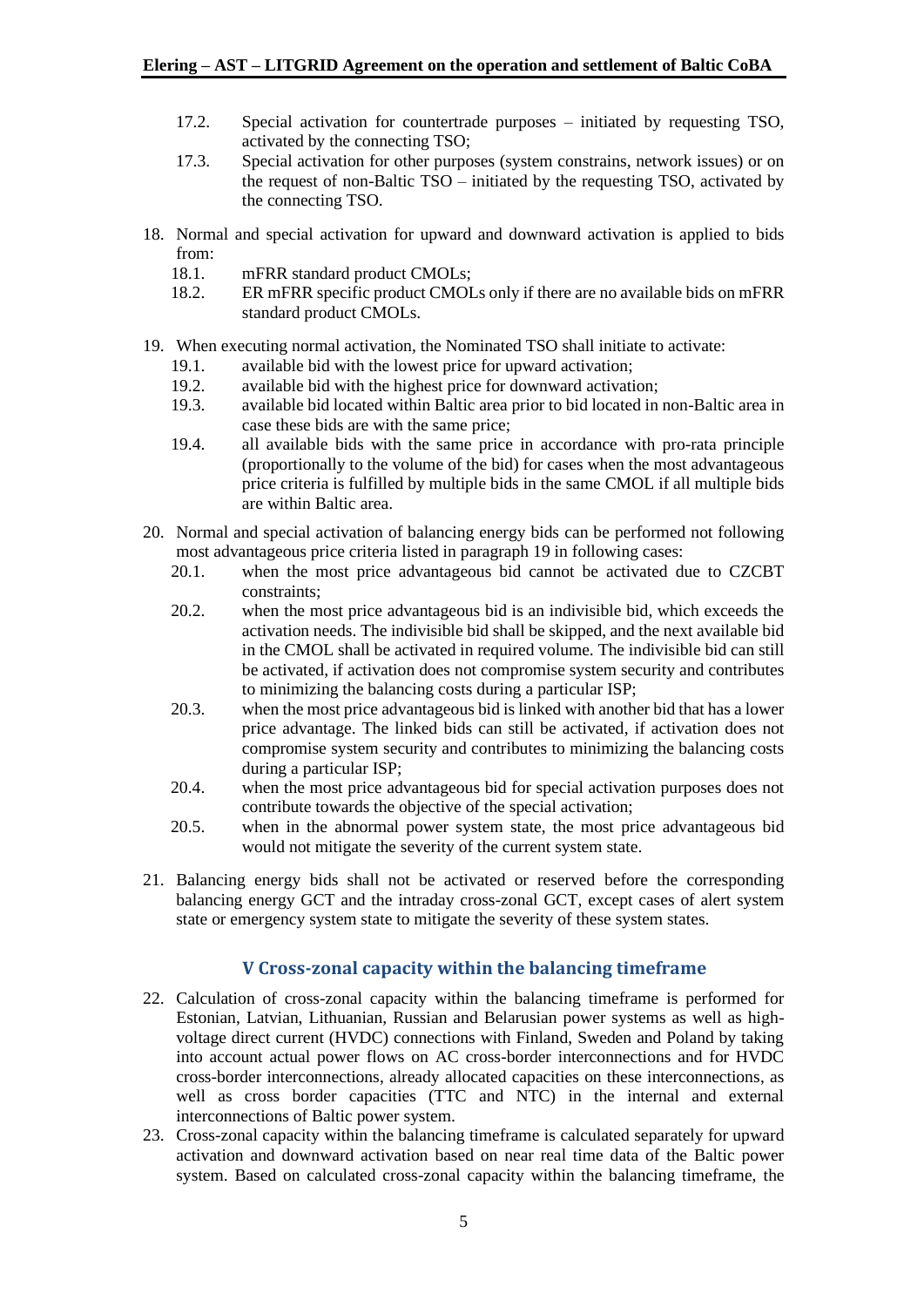Nominated TSO takes decision, whether upward activation or downward activation is permissible in the particular power system during the particular ISP.

24. Cross-zonal capacity within the balancing timeframe for certain control area is determined as congested if there was need for balancing energy activation, but some bid(s) according to CMOL was skipped or partially skipped in this area due to potential limitations of crosszonal capacity within the balancing timeframe.

## <span id="page-5-1"></span>**VI Balancing price determination**

- <span id="page-5-0"></span>25. Balancing price for balancing energy bids activated via normal activation from mFRR standard product CMOLs is determined based on marginal pricing:
	- 25.1. balancing price for upward activation shall be the most expensive activated upward balancing energy bid in power (MW);
	- 25.2. balancing price for downward activation balancing energy bids shall be the least expensive activated downward balancing energy bid in power (MW).
- 26. The pricing of upward ER mFRR specific product energy bids activated via normal activation shall be based on pay-as-bid principle.
- 27. Balancing price directly used as a component in imbalance price calculations in Baltic CoBA is determined for each Baltic imbalance area based on marginal pricing via normal activation from Baltic CMOLs for each ISP.
- 28. The prices in paragraphs [25](#page-5-0) and [26](#page-5-1) are determined for each Baltic imbalance area separately:
	- 28.1. if during the ISP there was no congestion of cross-zonal capacity within the balancing timeframe, all BSPs which bids were activated via normal activation in the same direction during the ISP shall be entitled to the same balancing price regardless of the price set in the submitted bid.
	- 28.2. if during the ISP congestion of cross-zonal capacity within balancing timeframe occurs, Baltic CoBA shall be split into separate balancing price areas. Balancing price for each area is defined according to principles in paragraph 27.
- 29. Balancing price may be higher than the price of the most expensive upward activation bid or lower than cheapest downward activation bid in Baltic CMOLs in the case of balancing energy exchange with other non-Baltic TSO where balancing energy price is defined after the respective ISP.
- 30. Balancing price for bids activated via special activation are settled based on pay-as-bid principle. Costs and gains from bids activated via special activation do not impact imbalance price calculations.
- 31. If during an ISP both normal activation and special activation take place, for settlement purposes the more price advantageous bids firstly shall be assigned to normal activation based on the volume activated. The price of special activation is determined as follows:
	- 31.1. the price of the bids from the upward activation mFRR standard product CMOL shall be equal or higher than the marginal price set for normal activation;
	- 31.2. the price of the bids from the downward activation mFRR standard product CMOL shall be equal or lower than the marginal price set for normal activation.
	- 32. According to Elering AS "Rules on Balancing", approved by Estonian NRA with decision No 31.12.19 nr 7-10/2019-014, Kiisa emergency reserve power is allowed to participate for Baltic system balancing purposes only after the CMOL of mFRR standard product is used (empty). The energy price of Kiisa emergency reserve power stations as power stations outside the balancing market must give a clear signal that it concerns activation of out-of-market reserves. Therefore, since of 1 July 2020, the energy price